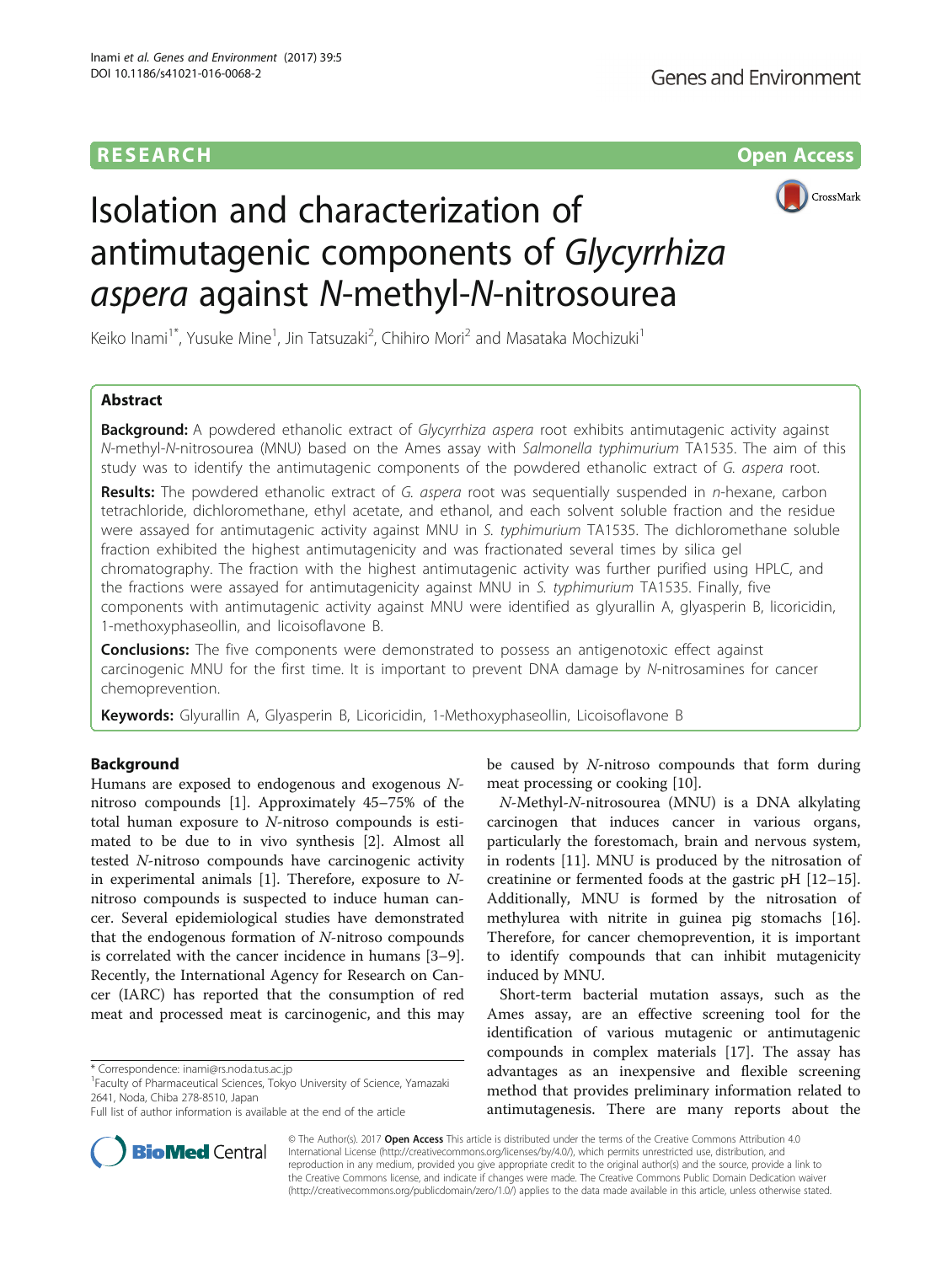antimutagenicity of edible plants; however, the inhibitory effects against MNU mutagenesis are less well studied [[18, 19\]](#page-5-0).

Glycyrrhiza root has long been used worldwide as an herbal medicine and natural sweetener [\[20](#page-5-0)–[22](#page-5-0)]. The genus Glycyrrhiza (Leguminosae) consists of about 30 species including G. glabra, G. uralensis, G. inflata, G. aspera, G. korshinskyi and G. eurycarpa [\[23\]](#page-5-0). In Japanese pharmacopeia, only G. glabra and G. uralensis are permitted to be used as licorice and licorice powder, and the other Glycyrrhiza species can be used as raw materials of licorice extract [[23\]](#page-5-0). Glycyrrhiza has a reported chemopreventive effect based on its anticarcinogenesis and antimutagenesis toward both indirect-acting and direct-acting mutagens [[24](#page-5-0)–[29](#page-5-0)]; however, the inhibitory effects against MNU mutagenesis have not been studied in detail.

In our previous study, a powdered ethanolic extract of G. aspera root decreased MNU-induced mutagenicity in a preliminary antimutagenic screen using the Ames assay [[30](#page-5-0)]. The aim of this study was to identify the antimutagenic components of the powdered ethanolic extract of G. aspera root.

#### **Methods**

#### General experimental procedures

The reaction progress was monitored using thin-layer chromatography (TLC) on silica gel 60  $F_{254}$  (0.25 mm, Merck, Darmstadt, Germany). Column chromatography was performed using silica gel 60 (0.04–0.063 mm, Merck). Melting points were determined using a Yanaco (Tokyo, Japan) micro-melting-point apparatus without correction. HPLC was performed using an EYELA Preparative LC system [VSP-3050 pump, UV-9000 spectrometric detector, LiChrosorb RP-18 column (10 μm, 25 mm × 300 mm)] (Tokyo Rikakikai Co. Ltd., Tokyo, Japan) and a Shimadzu LC system [LC-6 AD pump, SPD-20A UV spectrometric detector, Mightysil RP-18 column (5 μm, 20 mm × 250 mm)] (Kyoto, Japan). The NMR spectra were recorded with a JEOL JNM-LA400 spectrometer (Tokyo, Japan). The chemical shifts were expressed in ppm, downfield from TMS. The mass spectra were collected using a JEOL JMS-SX102A mass spectrometer (Tokyo, Japan).

#### Reagents

Sodium ammonium hydrogen phosphate tetrahydrate was purchased from Merck (Darmstadt, Germany). Bacto agar and Bacto nutrient broth were obtained from Becton Dickinson Microbiology Systems (Sparks, USA). MNU were obtained from Toshin Gousei (Tokyo, Japan). Other reagents were purchased from Wako Pure Chemical Industries (Osaka, Japan). A powdered

ethanolic extract of G. aspera (China) root was kindly provided by Tokiwa Phytochemical Co. Ltd. (Chiba, Japan).

#### Preparation of a powdered ethanolic extracts of Glycyrrhiza aspera root

A root of G. aspera (100 g) was refluxed with 95% ethanolic aqueous solution (1000 mL) for 1 h, and the mixture was filtered with suction. The residue was refluxed again with 95% ethanolic aqueous solution (1000 mL) for 1 h, and the mixture was filtered with suction. The combined filtrates were concentrated under reduced pressure and vacuum dried to a constant weight, and finally a brown powder was obtained.

## Fractionation of the powdered ethanolic extract of Glycyrrhiza aspera root based on solubility in organic solvents

The powered ethanolic extract of G. aspera root (10 g) was added to hexane (100 mL) and stirred for 10 min. The supernatant was filtered with suction. The stirring and filtration of the residue was repeated twice. Sequentially, the residue was suspended in carbon tetrachloride (100 mL  $\times$  3), dichloromethane (100 mL  $\times$  3), ethyl acetate (100 mL  $\times$  3), and ethanol (100 mL  $\times$  3) following the same procedure. The organic solvent portions were removed organic solvent by rotary evaporator and the residue was dried in vacuo. The whole extraction procedure was repeated twice; the organic portions and residue were combined. Finally, hexane soluble fraction (62 mg), carbon tetrachloride soluble fraction (880 mg), dichloromethane soluble fraction (15.6 g), ethyl acetate soluble fraction (11.4 g), ethanol soluble fraction (700 mg) and the residue (1.7 g) were obtained from the powdered ethanolic extract of G. aspera root (30 g). Recovery of the weight was 101%.

### Isolation of antimutagenic compounds from the dichloromethane soluble fraction

The dichloromethane soluble fraction was chromatographed on a silica gel, eluted with 5% methanol- $CH_2Cl_2$ , 3% methanol-CH<sub>2</sub>Cl<sub>2</sub>, 1% methanol-CH<sub>2</sub>Cl<sub>2</sub>, 10% ethyl acetate-CH<sub>2</sub>Cl<sub>2</sub>, and later separated on an RP-18 column by preparative HPLC and eluted with 80% methanol in water (see the Additional file [1](#page-5-0)). Five peaks representing active components were purified using HPLC and characterized by comparing their spectroscopic (NMR and MS) properties with literature values.

#### Bacterial mutation assay

The antimutagenic effect of each plant extract was assayed according to the Ames method using the plateincorporation protocol [\[31, 32\]](#page-5-0). Dr. T. Nohmi (National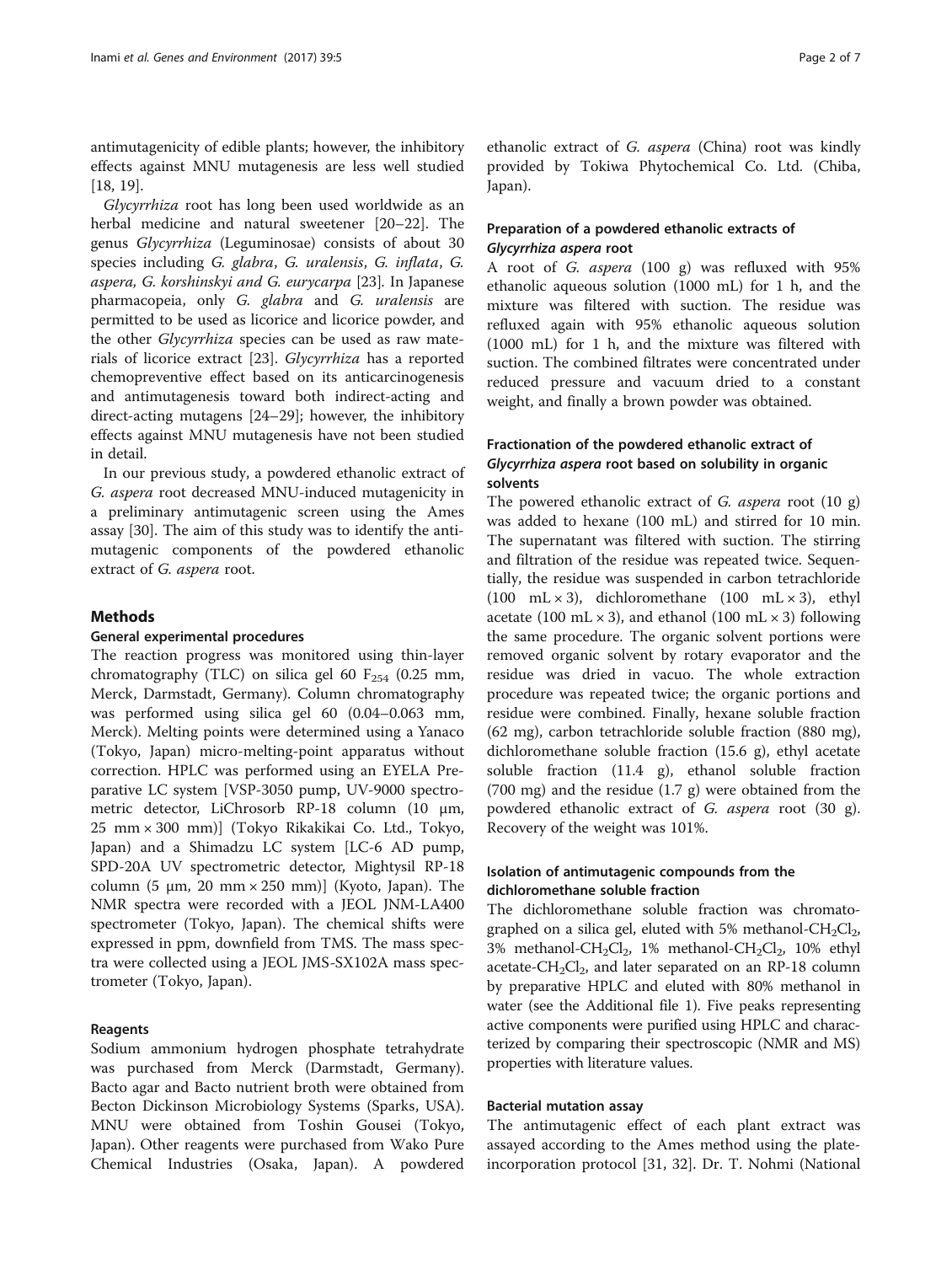Institute of Health Sciences, Tokyo, Japan) kindly provided the S. typhimurium TA1535.

A solution of MNU (1.5 μmol/50 μL DMSO) was added to a test tube and supplemented with 0.1 M sodium phosphate buffer (pH 7.4, 0.5 mL), a solution (50 μL) with various concentrations of fraction, and a culture of the S. typhimurium TA1535 (0.1 mL), and the solution was thoroughly mixed. Then, Top Agar (2 mL) was added, and the mixture was poured onto a minimalglucose agar plate. The revertant colonies were counted after incubation at 37 °C for 44 h. Each sample was assayed using duplicate plates. The results are expressed as the mean number of revertant colonies per plate. Plates with neither MNU nor plant extract were considered negative controls. MNU (1.5 μmol/50 μL) resulted in  $1470 \pm 70$  colonies. All of the tested plates were microscopically examined for thinning or the absence of a background lawn and/or presence of microcolonies, which are considered indicators of toxicity induced by the test material. Neither MNU nor plant extracts displayed toxicity to S. typhimurium TA1535 under the conditions of the antimutagenicity test.

Mutagenic activity in the presence of extracts is expressed as the percentage of mutagenicity (% =  $Rs/R \times$ 100), where Rs is the number of his<sup>+</sup> revertants/plate for plates exposed to MNU and plants extracts, and R is the number of his<sup>+</sup> revertants/plate of MNU. The number of spontaneous revertants was subtracted beforehand to give Rs and R. Thus, the mutagenicity of MNU in the absence of plant extracts was defined as 100% MNU mutagenicity.

#### Cytotoxicity test

Toxicity assays under the same conditions as those used for the Ames test were performed to determine the maximum concentrations of plant extracts that could be added without exerting toxic effects on the bacteria used in the Ames test. A solution of MNU (1.5 μmol/50 μL DMSO) was added to a test tube, and supplemented with 0.1 M sodium phosphate buffer (pH 7.4, 0.5 mL), each solution of plant extract  $(50 \mu L)$ , and a culture of S. typhimurium TA1535 (0.1 mL). A portion of the mixture was diluted  $10^5$  times in  $1/15$  M PB. The diluted solution (200 μL) was supplemented with histidine-free Top Agar (2 mL) and poured on a Nutrient Broth agar plate. The colonies were counted after incubation at 37 ° C for 20 h. Each sample was assayed using duplicate plates. A substance was considered cytotoxic when the bacterial survival was less than 80% of that observed in the negative control. The mutation frequency was estimated as the number of mutants per  $10^7$  surviving bacterial cells [\[31](#page-5-0), [32\]](#page-5-0).

#### Results and discussion

### Identification of antimutagenic components from a powdered ethanolic extract of Glycyrrhiza aspera root

A powdered ethanolic extract of G. aspera root was sequentially suspended in  $n$ -hexane, carbon tetrachloride, dichloromethane, ethyl acetate, and ethanol. Each soluble fraction and the residue were assayed for inhibitory effects against MNU mutagenesis in Salmonella typhimurium TA1535 (Fig. 1).

The dichloromethane soluble fraction showed the highest antimutagenic activity, and was fractionated using a silica gel column and preparative highperformance liquid chromatography (HPLC), and its antimutagenic components were identified. The fractionation and mutagenicity assay were conducted repeatedly (Fig. [2](#page-3-0) and the Additional file [1](#page-5-0)). In each fractionation step, the recoveries of weights were more than 89%.

Finally, the fraction (Fr.3-2-2-3-2) with the highest antimutagenic activity was separated into fractions 1–9 using HPLC (Fig. [3a](#page-3-0)). Those fractions were tested for mutagenicity against MNU, and the compounds from peaks 4–8 each inhibited MNU-induced mutagenicity (Fig. [3b](#page-3-0))

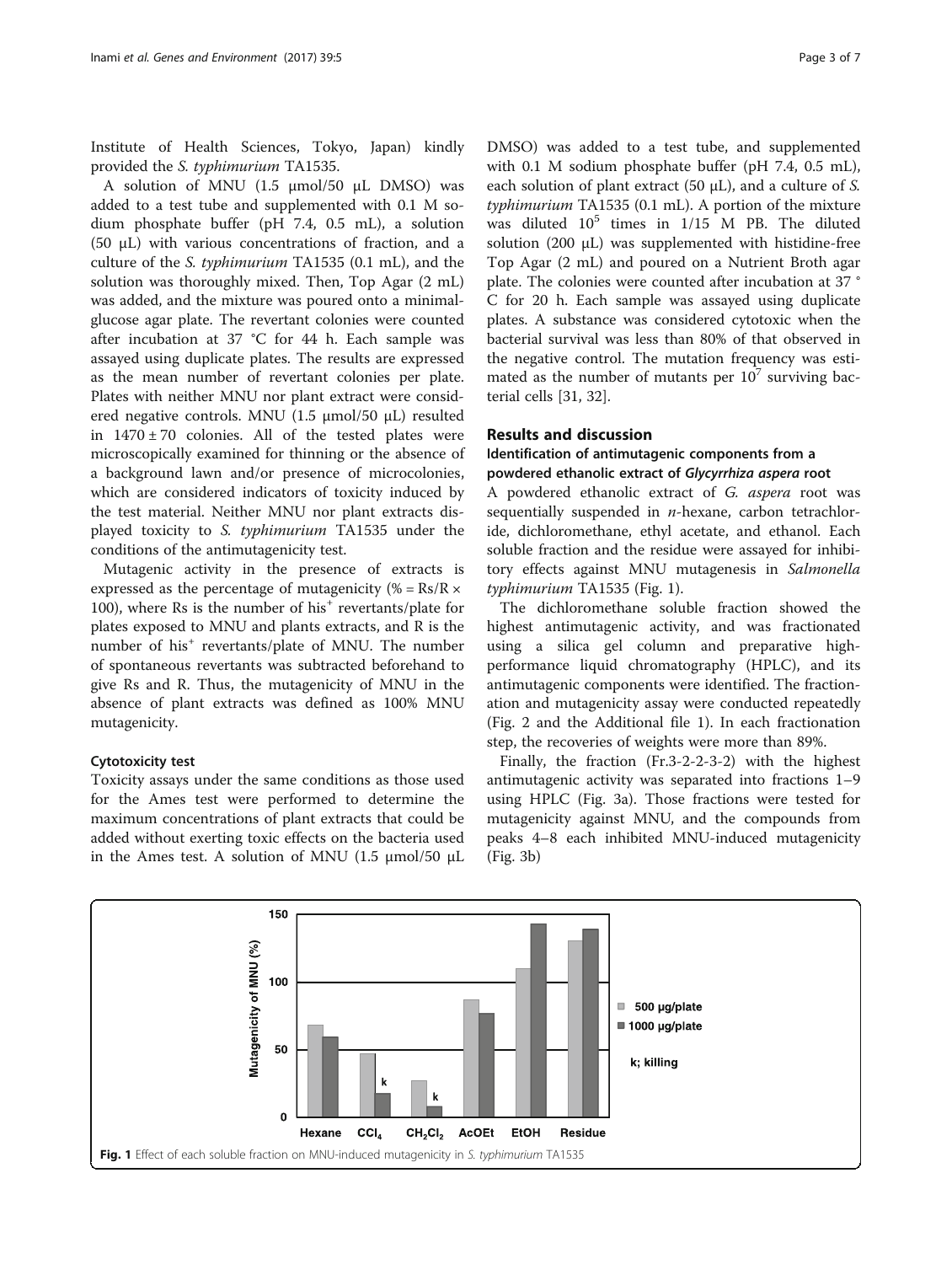<span id="page-3-0"></span>

The compounds from fractions 4–8 were each analysed using mass spectrometry and <sup>1</sup>H nuclear magnetic resonance spectroscopy, and five antimutagenic compounds were identified, i.e., glyurallin A [\[33\]](#page-5-0), glyasperin B [[34](#page-5-0)], licoricidin [\[35, 36\]](#page-6-0), 1-methoxyphaseollin [[37](#page-6-0)], and licoisoflavone B [[38](#page-6-0)], by comparing their spectroscopic properties with literature values (Fig. [4](#page-4-0)).

Glyurallin A was a pterocarpene and 1-methoxyphaseollin was a pterocarpan. Glyasperin B, licoricidin, and licoisoflavone B were an isoflavanone, an isoflavan, and an isoflavone, respectively. A phenolic hydroxyl group is a common in five isolated compounds with antimutagenicity.

Flavonoids are well-known antimutagens based on the results of Ames assays [\[39, 40](#page-6-0)], whereas pterocarpenes and pterocarpans are not well-known for their antimutagenicity.

## Inhibitory effect of licoricidin from the powdered ethanolic extract of Glycyrrhiza aspera root on MNUinduced mutagenicity

Licoricidin (peak 6) did not show any revertant colonies by cytotoxicity (Fig. 3b). For the antimutagenicity assay, it was necessary to determine the concentration at which the viability of the tester strain did not decrease. Licoricidin reduced revertant colonies induced by MNU in S. typhimurium TA1535 (Fig. [5a\)](#page-4-0) without cytotoxicity at the maximum concentration of 100 μg/plate (Fig. [5b](#page-4-0)). To assess the precise antimutagenic potency of licoricidin, mutation frequency was calculated by dividing the number of mutants with the surviving fraction of bacteria (Fig. [5c\)](#page-4-0). These data clearly showed that licoricidin possessed antimutagenic activity against MNU in S. typhimurium TA1535.

The antimutagenic activity of the G. glabra extract against ethyl methanesulfonate (EMS) is reportedly attributed to glabrene [\[41](#page-6-0)]. In our study, glabrene was not isolated from the fraction with the highest mutagenic activity. The difference between the isolated compounds in antimutagenic activity for the powdered ethanolic extract of G. aspera root probably reflects differences in the mechanism of action between MNU and EMS. MNU reacts mainly via an  $S<sub>N</sub>1$  mechanism and efficiently alkylated both nitrogens and oxygens in DNA. EMS, which reacts predominantly via an  $S_N2$  mechanism, alkylates the nitrogens at the DNA bases and produced little alkylation of the oxygens in DNA bases [[42, 43\]](#page-6-0). Thus, the MNU is far more mutagenic than

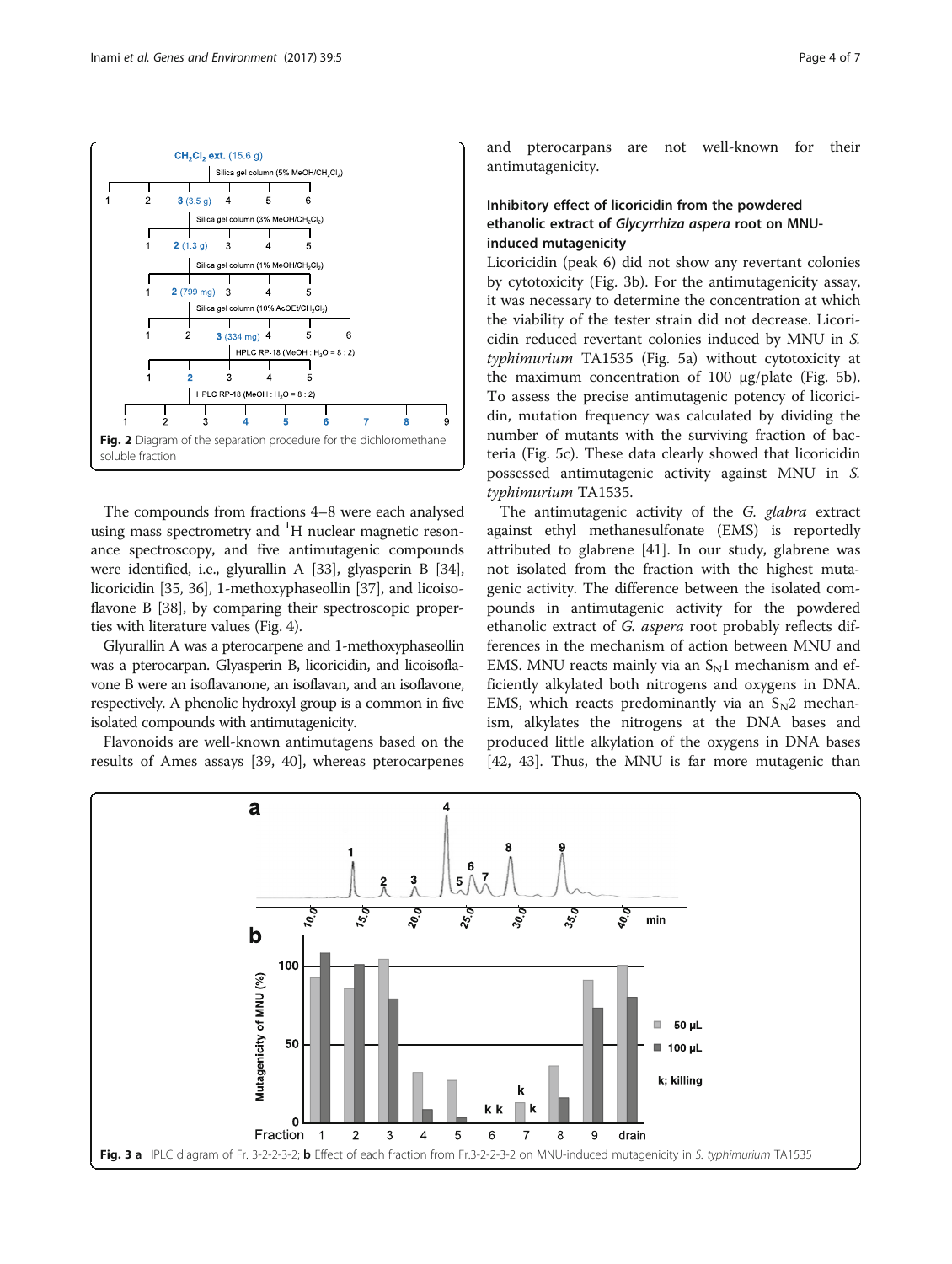

<span id="page-4-0"></span>

EMS. Additionally, the main bioactive components were different between G. glabra and G. aspera [[23\]](#page-5-0).

In vitro, N-nitrosamine formation is inhibited by phenolic compounds, ascorbic acid, thiols, and metals [[18](#page-5-0), [19\]](#page-5-0). Mutagenesis by direct-acting mutagens can be reduced or prevented in several ways; MNU can be decomposed to non-mutagenic products via antimutagens, or reactive mutagenic products from MNU can react with antimutagens before reaching DNA. It is also possible to induce repair enzymes in the Salmonella strain [[44\]](#page-6-0).

A number of known flavonoids (such as genistein etc) possess significant antimutagenic activity [[40](#page-6-0), [45, 46](#page-6-0)]; however, the detailed mechanism for the antimutagenicity has not been completely established. The inhibitory effect on the mutagenicity of direct-acting mutagens is probably caused by a chemical reaction between the mutagen and antimutagen. The inhibitory effect of phenolic acid results from the scavenging action on an electrophilic decomposition product of MNU [\[47](#page-6-0)]. Hung et al have reported that hydroxylated flavonoids showed antimutagenic activity toward benzo $[a]$ pyrene 7,8-diol-9,10-epoxide by direct interaction with the 7,8-diol-9,10-

epoxide [\[48](#page-6-0)]. Therefore, we assumed that the antimutagenic mechanisms of the isolated compounds were similar to that of phenolic acid or hydroxylated flavonoids. Furthermore, MNU treatments are reported to induce not only DNA alkylation but also increase intracellular ROS level [[49](#page-6-0)–[51](#page-6-0)], and then the antimutagenicity was partly attributed to its radical scavenging potency of flavonoids [[52](#page-6-0)–[54](#page-6-0)]. We are working to elucidate the antimutagenic mechanisms for the isolated compounds against MNU.

Antimutagens and anticarcinogens in the diet are suggested to be highly effective for cancer prevention [[44, 55](#page-6-0), [56](#page-6-0)]. The intake of medicinal and edible plants that include antimutagens may play a role in improving human health.

## Conclusions

It is important to prevent DNA damage by N-nitrosamines for cancer chemoprevention. In this study, five components with antimutagenic activity against MNU from a powdered ethanolic extract of G. aspera root were identified as glyurallin A, glyasperin B, licoricidin, 1-methoxyphaseollin, and licoisoflavone B. To the best

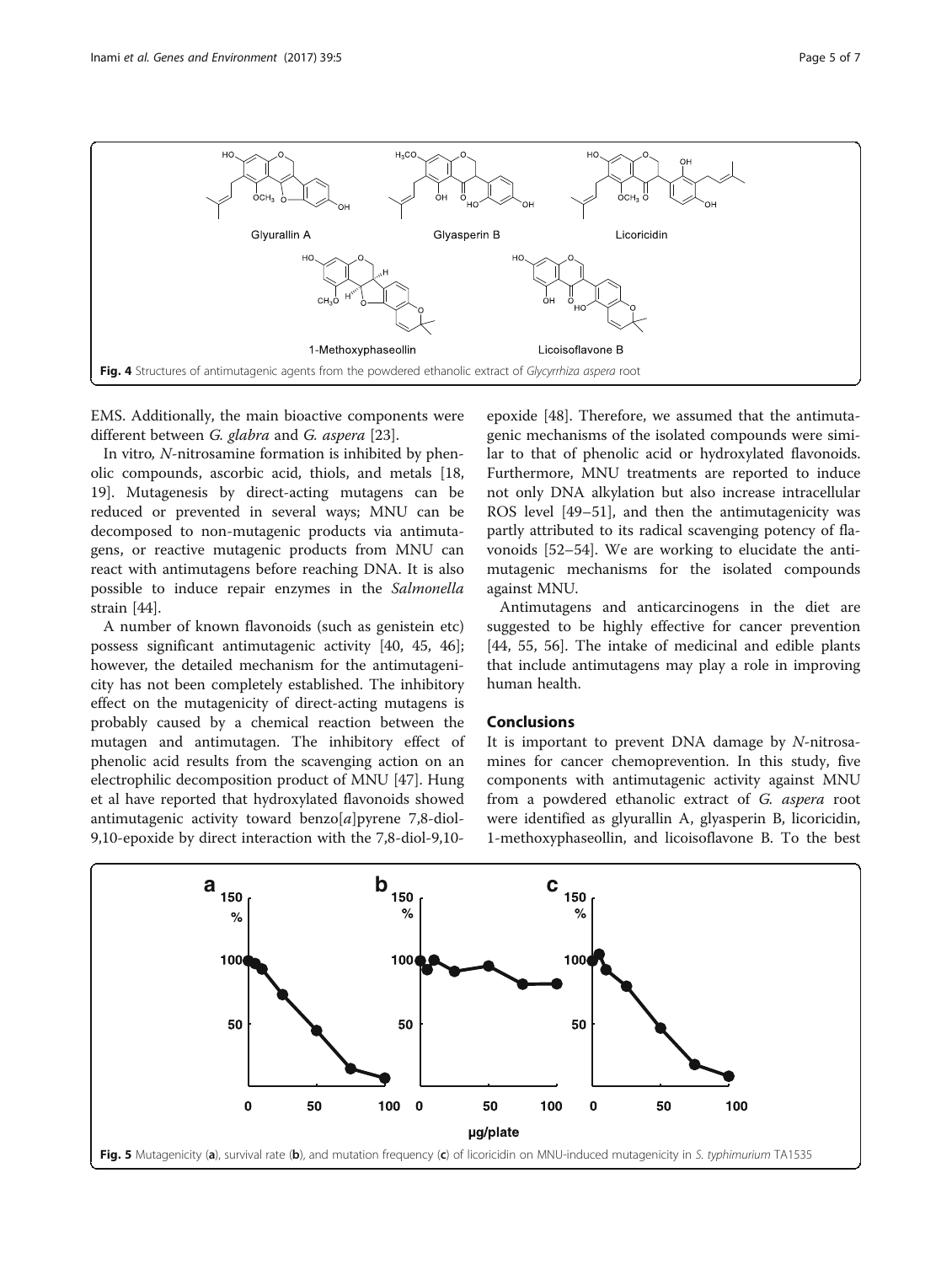<span id="page-5-0"></span>of our knowledge, this report describes the first demonstration of the antigenotoxic effects of these components against carcinogenic MNU.

## Additional file

[Additional file 1:](dx.doi.org/10.1186/s41021-016-0068-2) Fractionations of antimutagenic compounds from dichloromethane soluble fraction. (DOCX 3675 kb)

#### Abbreviation

MNU: N-Methyl-N-nitrosourea

#### Acknowledgements

This work was supported in part by a Grant-in-Aid from the Ministry of Education, Culture, Sports, Science and Technology of Japan and by a Grant-in-Aid for the Science Research Promotion Fund from the Japan Private School Promotion Foundation.

#### Authors' contributions

KI coordinated the study, the data analysis, the statistical analysis, and the writing the manuscript. YM, JT and CM performed the experiment and the data analysis. MM conceived of the study, participated in designing the study, and helped to draft the manuscript. All authors read and approved the final manuscript.

#### Competing interests

The authors declare that they have no competing interests.

Ethics approval and consent to participate Not applicable.

#### Author details

<sup>1</sup>Faculty of Pharmaceutical Sciences, Tokyo University of Science, Yamazaki 2641, Noda, Chiba 278-8510, Japan. <sup>2</sup>Tokiwa Phytochemical Co. Ltd, Sakura-shi, Japan.

#### Received: 12 May 2016 Accepted: 8 December 2016 Published online: 06 January 2017

#### References

- Lijinsky W. Chemistry and biology of N-nitroso compounds. Cambridge Monographs on Cancer Research. Cambridge: Cambridge University Press; 1992.
- 2. Tricker AR. N-Nitroso compounds and man: sources of exposure, endogenous formation and occurrence in body fluids. Eur J Cancer Prev. 1997;6:226–68.
- 3. Keszei AP, Goldbohm RA, Schouten LJ, Jakszyn P, van den Brandt PA. Dietary N-nitroso compounds, endogenous nitrosation, and the risk of esophageal and gastric cancer subtypes in the Netherlands cohort study. Am J Clin Nutr. 2013;97:135–46.
- 4. Catsburg CE, Gago-Dominguez M, Yuan JM, Castelao JE, Cortessis VK, Pike MC, Stern MC. Dietary sources of N-nitroso compounds and bladder cancer risk: findings from the Los Angeles bladder cancer study. Int J Cancer. 2014; 134:125–35.
- 5. DellaValle CT, Daniel CR, Aschebrook-Kilfoy B, Hollenbeck AR, Cross AJ, Sinha R, Ward MH. Dietary intake of nitrate and nitrite and risk of renal cell carcinoma in the NIH-AARP diet and health study. Br J Cancer. 2013;108:205–12.
- 6. Loh YH, Jakszyn P, Luben RN, Mulligan AA, Mitrou PN, Khaw KT. N-Nitroso compounds and cancer incidence: the European prospective investigation into cancer and nutrition (EPIC)-Norfolk study. Am J Clin Nutr. 2011;93:1053–61.
- 7. Kamangar F, Chow WH, Abnet CC, Dawsey SM. Environmental causes of esophageal cancer. Gastroenterol Clin North Am. 2009;38:27–57.
- Santarelli RL, Pierre F, Corpet DE. Processed meat and colorectal cancer: a review of epidemiologic and experimental evidence. Nutr Cancer. 2008;60:131–44.
- 9. Jakszyn P, Gonzalez CA. Nitrosamine and related food intake and gastric and oesophageal cancer risk: a systematic review of the epidemiological evidence. World J Gastroenterol. 2006;12:4296–303.
- 10. International agency for research on cancer (IARC). Evaluate consumption of red meat and processed meat. 2015. [https://www.iarc.fr/en/media-centre/](https://www.iarc.fr/en/media-centre/pr/2015/pdfs/pr240_E.pdf) [pr/2015/pdfs/pr240\\_E.pdf.](https://www.iarc.fr/en/media-centre/pr/2015/pdfs/pr240_E.pdf) Accessed 16 Dec 2016.
- 11. Preussmann R, Eisenbrand G. N-Nitroso carcinogens in the environment. In: Searle CE, editor. Chemical carcinogens, ACS Monograph No. 182. Washington DC: American Chemical Society; 1984. p. 829–68.
- 12. Sen NP, Seaman SW, Burgess C, Baddoo PA, Weber D. Investigation on the possible formation of N-nitroso-N-methylurea by nitrosation of creatinine in model systems and in cured meats at gastric pH. J Agric Food Chem. 2000; 48:5088–96.
- 13. Sen NP, Seaman SW, Baddoo PA, Burgess C, Weber D. Formation of Nnitroso-N-methylurea in various samples of smoked/dried fish, fish sauce, seafoods, and ethnic fermented/pickled vegetables following incubation with nitrite under acidic conditions. J Agric Food Chem. 2001;49:2096–103.
- 14. Deng D, Li T, Ma H, Wang R, Gu L, Zhou J. Characterization of N- (nitrosomethyl)urea in nitrosated fermented fish products. J Agric Food Chem. 1998;46:202–5.
- 15. Haorah J, Zhou L, Wang X, Xu G, Mirvish SS. Determination of total Nnitroso compounds and their precursors in frankfurters, fresh meat, dried salted fish, sauces, tobacco, and tobacco smoke particulates. J Agric Food Chem. 2001;49:6068–78.
- 16. Engemann A, Focke C, Humpf HU. Intestinal formation of N-nitroso compounds in the pig cecum model. J Agric Food Chem. 2013;61:998–1005.
- 17. Nersesyan A, Mišík M, Knasmüller S. Methods used for detection of antimutagens: an overview. In: Knasmüller S, DeMarini DM, Johnson I, Gerhäuser C, editors. Chemoprevention of cancer and DNA damage by dietary factors. Weinhim: Wiley-VCH; 2009. p. 211–27.
- 18. Gichner T, Velemínský J. Inhibitors of N-nitroso compounds-induced mutagenicity. Mutat Res. 1988;195:21–43.
- 19. Gichner T, Veleminsky J. Mechanisms of inhibition of N-nitroso compoundsinduced mutagenicity. Mutat Res. 1988;202:325–34.
- 20. Asl MN, Hosseinzadeh H. Review of pharmacological effects of Glycyrrhiza sp. and its bioactive compounds. Phytother Res. 2008;22:709–24.
- 21. Shibata S. A drug over the millennia: pharmacognosy, chemistry, and pharmacology of licorice. Yakugaku Zasshi. 2000;120:849–62.
- 22. Kao TC, Wu CH, Yen GC. Bioactivity and potential health benefits of licorice. J Agric Food Chem. 2014;62:542–53.
- 23. Nomura T, Fukai T, Akiyama T. Chemistry of phenolic compounds of licorice (Glycyrrhiza species) and their estrogenic and cytotoxic activities. Pure Appl Chem. 2002;7:1199–206.
- 24. Wang ZY, Nixon DW. Licorice and cancer. Nutr Cancer. 2001;39:1–11.
- 25. Nishino H, Tokuda H, Satomi Y, Masuda M, Onozuka M, Yamaguchi S, Takayasu J, Tsuruta J, Takemura M, Ii T, Ichiishi E, Kuchide S, Okuda M, Murakoshi M. Cancer chemoprevention by phytochemicals and their related compounds. Asian Pac J Cancer Prev. 2000;1:49–55.
- 26. Wall ME. Antimutgenic agents from natural products. J Nat Prod. 1992;55:1561–8.
- 27. Ngo HN, Teel RW, Lau BHS. Modulation of mutagenesis, DNA-binding, and metabolism of aflatoxin  $B_1$  by licorice compounds. Nutr Res. 1992;12:247-57.
- 28. Agabeili RA. Genetic effects of root extracts of Glycyrrhiza glabra L. in different test systems. Cytol Genet. 2012;46:297–301.
- 29. Zani F, Cuzzoni MT, Daglia M, Benvenuti S, Vampa G, Mazza P. Inhibition of mutagenicity in Salmonella typhimurium by Glycyrrhiza glabra extract, glycyrrhizinic acid, 18α- and 18β-glycyrrhetinic acids. Planta Med. 1993;59:502–7.
- 30. Tatsuzaki J, Jinwei Y, Kojo Y, Mine Y, Ishikawa S, Mochizuki M, Inami K. Antimutagenicity screening of extracts from medicinal and edible plants against N-methyl-N-nitrosourea by the Ames assay. Genes Environ. 2014;6:39–46.
- 31. Maron DM, Ames BN. Revised methods for the Salmonella mutagenicity test. Mutat Res. 1983;113:173–215.
- 32. Mortelmans K, Zeiger E. The Ames Salmonella/microsome mutagenicity assay. Mutat Res. 2000;455:29–60.
- 33. Shibano M, Henmi A, Matsumoto Y, Kusano G, Miyase T, Hatakeyama Y. Pharmaceutical botanical studies on some Glycyrrhiza species. Heterocycles. 1997;45:2053–60.
- 34. Zeng L, Fukai T, Nomura T, Zhang RY, Lou ZC. Four new prenylated flavonoids, Glyasperins A, B, C, and D from the roots of Glycyrrhiza aspera. Heterocycles. 1992;34:575–87.